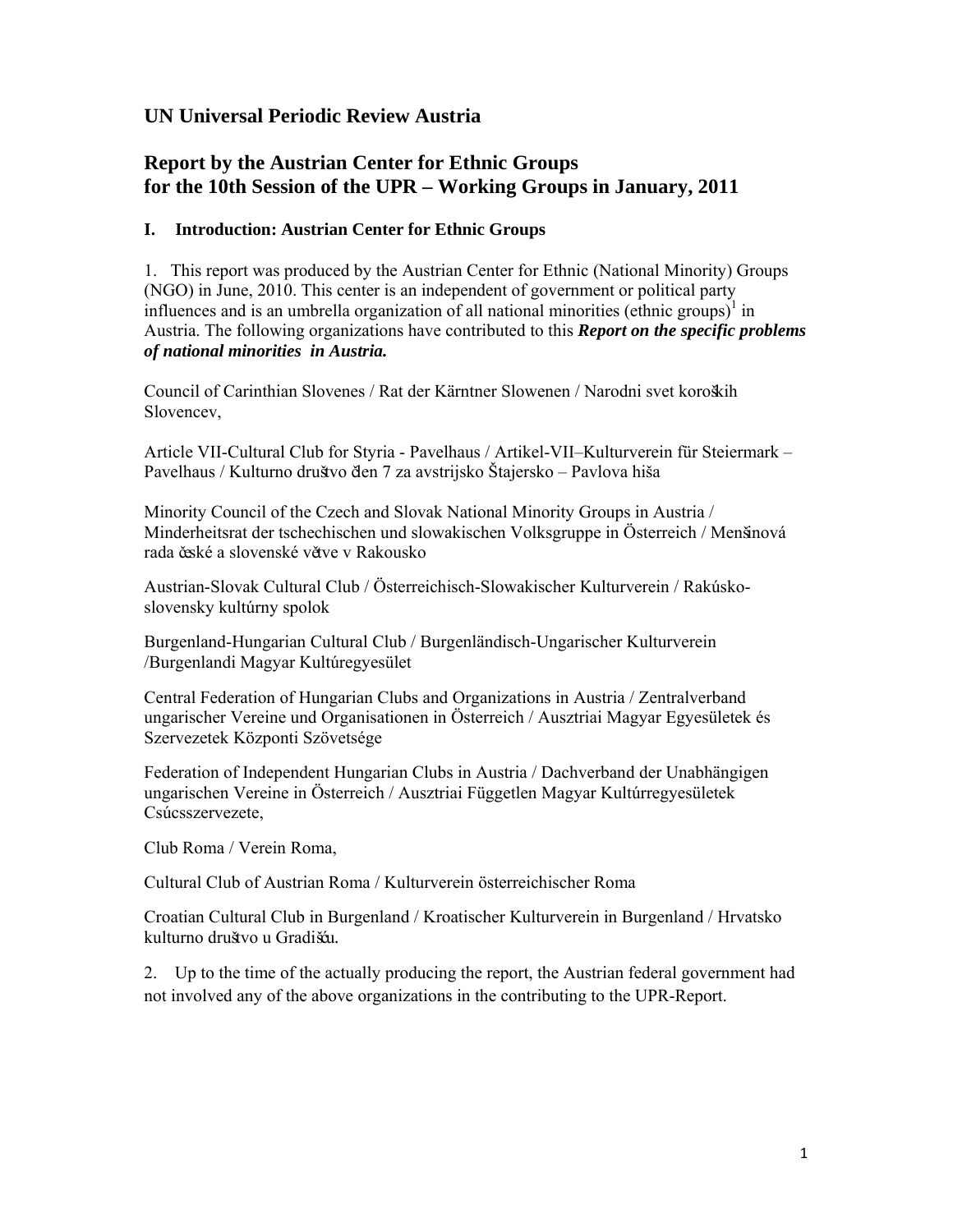#### **II. Short Summary**

3. The basic problems are the **unequal protection of minorities** as well as the **non**implementation of articles of the State Treaty of Vienna of 1955<sup>2</sup> and the State Treaty of **Saint Germain** of 1920<sup>3</sup>, through which above all the rights of the national minorities to their own organizations, free use of their languages, adequate school instruction and support of their own culture has been undermined. **Decisions of the Constitutional Court have not been implemented.** Minority rights have been conceded restrictively on the basis of "historical settlement rights", whereby it has been attempted to further limit even those. Urbanization and rural depopulation have not been taken into consideration. Some national minorities, among them the Polish and Jenish, have not been given recognition at all.

## **Equality and Non-Discrimination**

4. The protection of minorities in Austria is not uniform and there is discrimination against minority groups in particular as well as against individual members of minority groups. One example is the use of minority languages in school instruction:

- In contrast to Hungarian and Croatian language school instruction in Burgenland, there is only rudimentary instruction in the Roma language in Burgenland.

- In contrast to Carinthia and Burgenland, there is no bilingual instruction in public school in Vienna or Styria.

- The outmoded and strongly territorial limitations on granting minority rights that takes neither urbanization nor rural depopulation into consideration. This makes it nearly impossible for individual members of national minorities outside of the "historical settlement areas" to make use of their minority rights.

- In addition some national minorities, Polish and Jenish among others, have not been legally recognized and therefore are subject to discrimination.

- An additional example for unequal treatment is the Slovene music schools system / Glasbena šola. In contrast to the German music schools in the province of Carinthia, the Slovene music schools get 7-times fewer subsidies, although the financing comes from earmarked public funds from national media fees.

- A further similar example is the only surviving minority school Vienna for Czech and Slovak minority groups established through the "Brünner Treaty"<sup>4</sup>. Its existence is a duty of the federal state in compliance with the treaty, yet compared to the public schools it is insufficiently funded and so its existence is continually threatened.

The unequal treatment of the Slovene music schools and the Komensky School clearly represent breaches of Article 68 of the State Treaty of Saint German, which provides for minority groups a proportional part of public funds for educational purposes.

# *RECOMMENDATION***:**

*Unification of minority group rights according to the draft of the experts group report for new Austrian minority groups' rights (28 September 2009)<sup>5</sup>*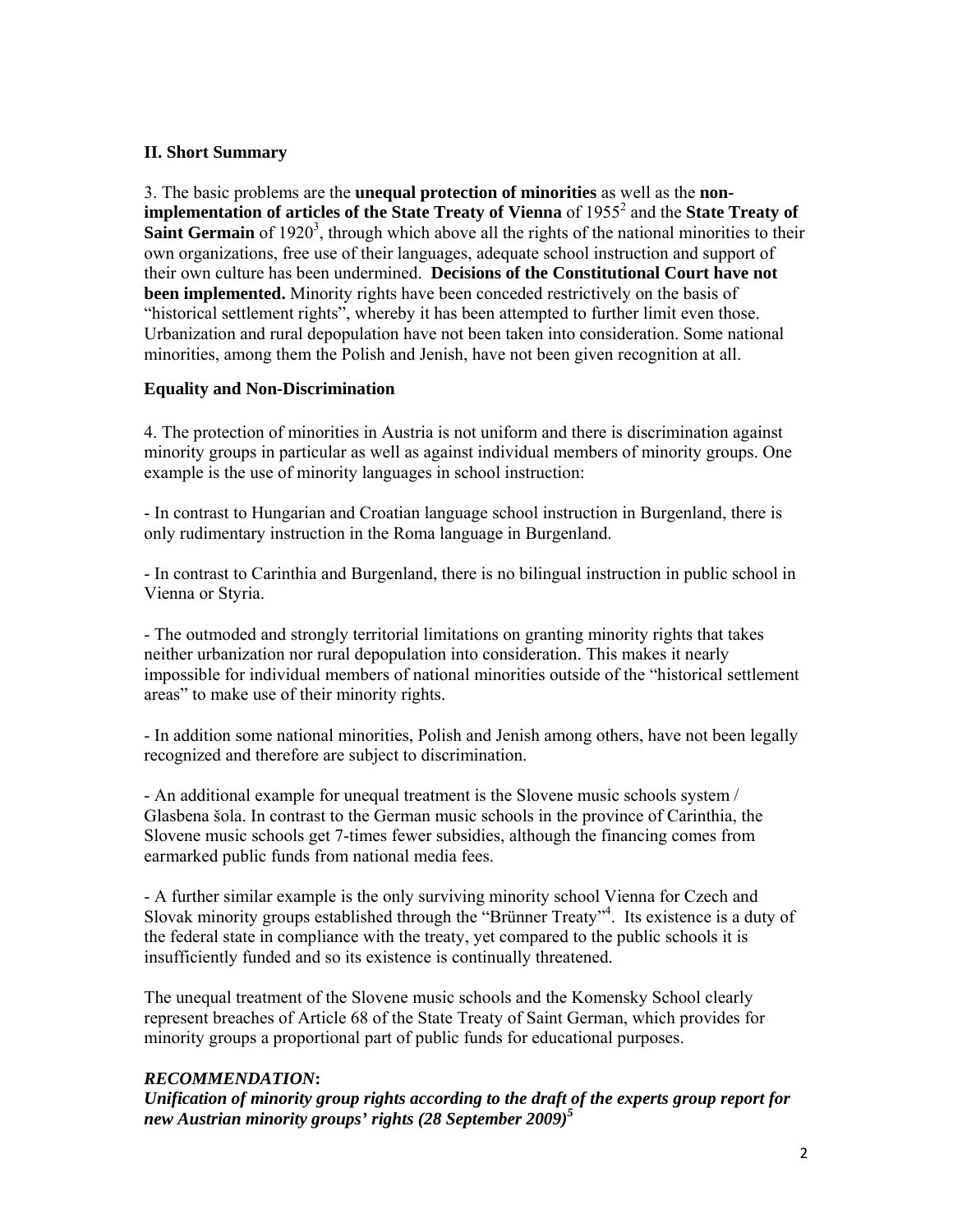# *Implementation of the State Treaties of Vienna of 1955 and Saint Germain of 1920*

## **Rule of Law**

5. The lack of willingness on the part of the Austrian federal government to implement the decisions of the Constitutional Court on the issue of the recognition of minority languages as official languages<sup>6</sup> and on the issue of bilingual topography<sup>7</sup> is alarming, as these cases demonstrate a blatant deficiency in the protection of minorities as well as a blatant lack of respect for the rule of law in Austria.<sup>8</sup>

The rule of law has been undermined by the decades-long pseudo-activities of the various Austrian federal governments and actively fought against by the government fractions of the province of Carinthia.<sup>9</sup> Of the 19 relevant decisions of the Constitutional Court not a single one has been implemented. Individual complainants have been threatened,  $10$  and also ridiculed by leading government bodies so that even physical attacks cannot be excluded.

#### *RECOMMENDATION:*

## *Implementation of the decisions of the Constitutional Court on topography and official languages*

#### **National Minorities**

6. The national minorities in Austria – officially recognized are only the Croat, Slovene, Hungarian, Czech, Slovak national minorities and the Roma ethnic group – have been deprived for decades of basic minority rights guaranteed under international law (State Treaties of Saint Germain of 1920 and Vienna of 1955), and decisions of the Constitutional Court on these issues have been consistently not implemented. Thus, Austria has violated the basis of the adherence to human rights and basic freedoms, as well as respect for the rule of law.

#### 7. Right to their own organizations

Representative organizations of national minorities are registered only as regular clubs and organizations under Austrian club-law and have no special competencies or rights; the enforcement of collective rights is impossible. These organizations cannot act in the name of members of minority groups. The advisory councils set up according to the Minority Act<sup>11</sup> are not legitimized by direct democracy<sup>12</sup> and when necessary can be easily manipulated. The "right to their own organizations" is understood by the independent representative organizations of national minorities in Austria as the right to self-administration in their own matters. Article 120a of the Austrian Federal Constitutional Law provides for the establishment of entities under public law for the self-administration of national minorities. Austria has refused so far any self-administration on the part of national minorities according to 120a of the Federal Constitutional Law  $(B-VG)^{13}$ .

#### *RECOMMENDATION:*

## *Establishment of self-administrative bodies under public law for minorities according to article 120a of the Federal Constitutional Law (B-VG)*

8. Right to free use of minority languages

The Constitutional Court decided in last resort that in the communities and municipalities that can show a population proportion of at least 10% of minority language speakers over a longer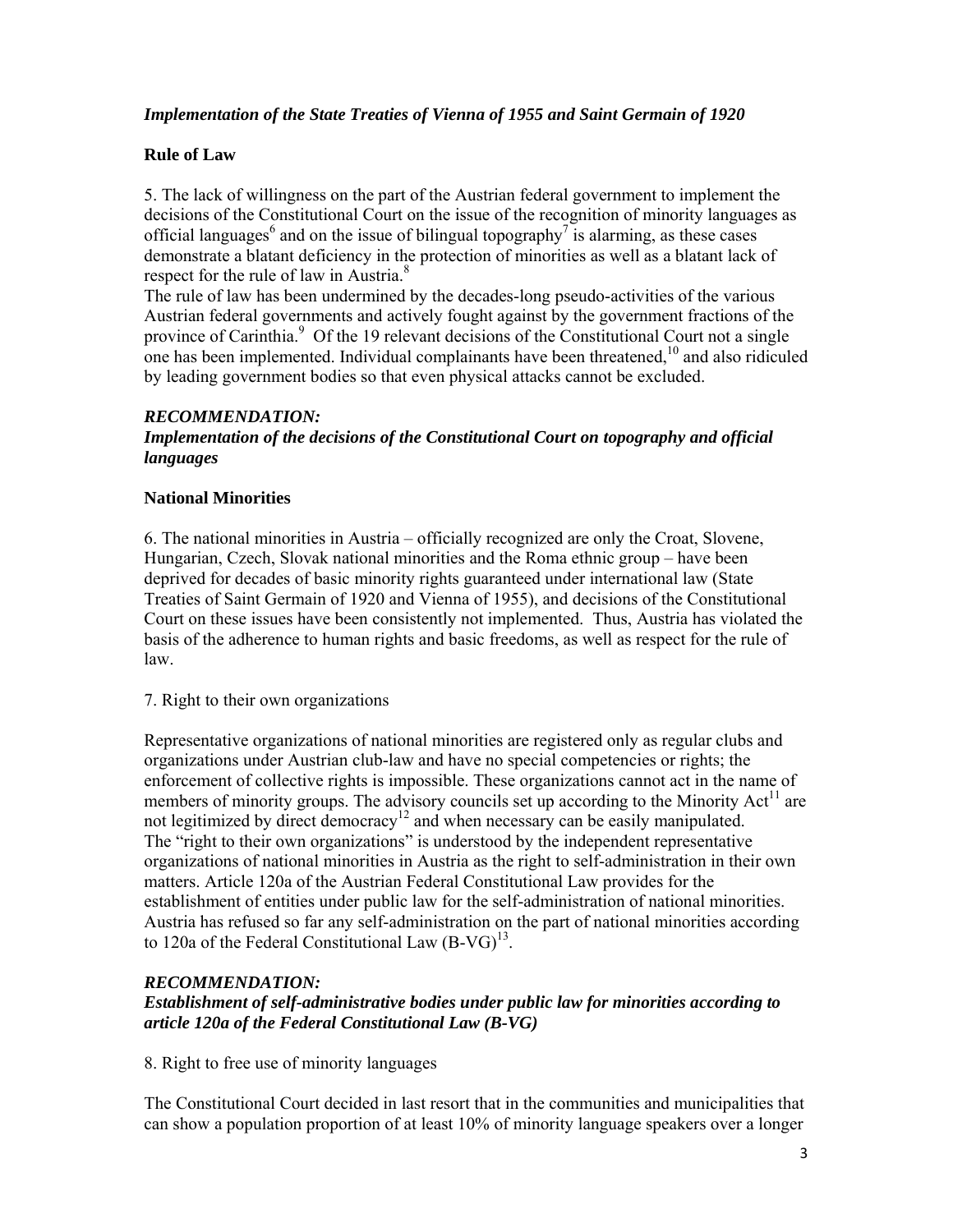period of time have to admit the minority language as an official language. With this decision, the Constitutional Court declared the ordinances concerning official languages for Slovene<sup>14</sup> as unconstitutional. **The Austrian federal government has not yet changed these ordinances.** The use of minority languages in government offices and agencies in the provinces of Vienna and Styria is not possible at all and in Burgenland and Carinthia is only very limited<sup>15</sup> because civil servants competent in minority languages are few and usable legal forms and documents in minority languages are rare. Individual applicants who insist on filling out forms in their minority language have even been discriminated against by the authorities.<sup>16</sup>

## *Recommendation:*

# *Implementation of the decisions of the Constitutional Court including more manageable facilitation in the use of minority languages as official languages.*

#### 9 Bilingual topographical signs

As in the decisions concerning official languages, the Constitutional Court has decided in the case of bilingual topographical signs that bilingual place name signs are to be placed in all communities and settlements that show at least a 10% proportion of the population as minority language speakers over a longer period of time.

The legal decisions on bilingual topographical designations have been confirmed by the Constitutional Court in years following in 17 additional decisions.<sup>17</sup> But, because **up to now none of the above-mentioned decisions of the Constitutional Court have been implemented**, there are at this time (June, 2010) 12 additional cases pending.

The right to bilingual topographical designations concerns not only place name signs but as stated in Article 7 of the State Treaty of 1955 "signs of topographical kind". Here it should concern bilingual signs for directions, street and road names, public facilities, etc., but in these cases there is as good as no consideration. Concerning these "topographical terminologys and inscriptions" (directons, street, roads, paths, official buildings) there has not been up to now any legal way to implement their bilingual nature. (See explanation to "right to own organizations")

The Austrian federal government wants to solve the place name issues with a listing of settlements and communities with bilingual signs in a constitutional law. This would mean a limitation of minority rights guaranteed in Article 7 of the State Treaty of 1955 by a constitutional law, and thus the Constitutional Court would in the future be deprived of legal control, and so this action would be equivalent to a revision of the Austrian State Treaty.

#### *RECOMMENDATION:*

*Implementation of the decisions of the Constitutional Court and the installment of bilingual signs for a designation of a topographical kind according to the Articles of the State Treaty of 1955.*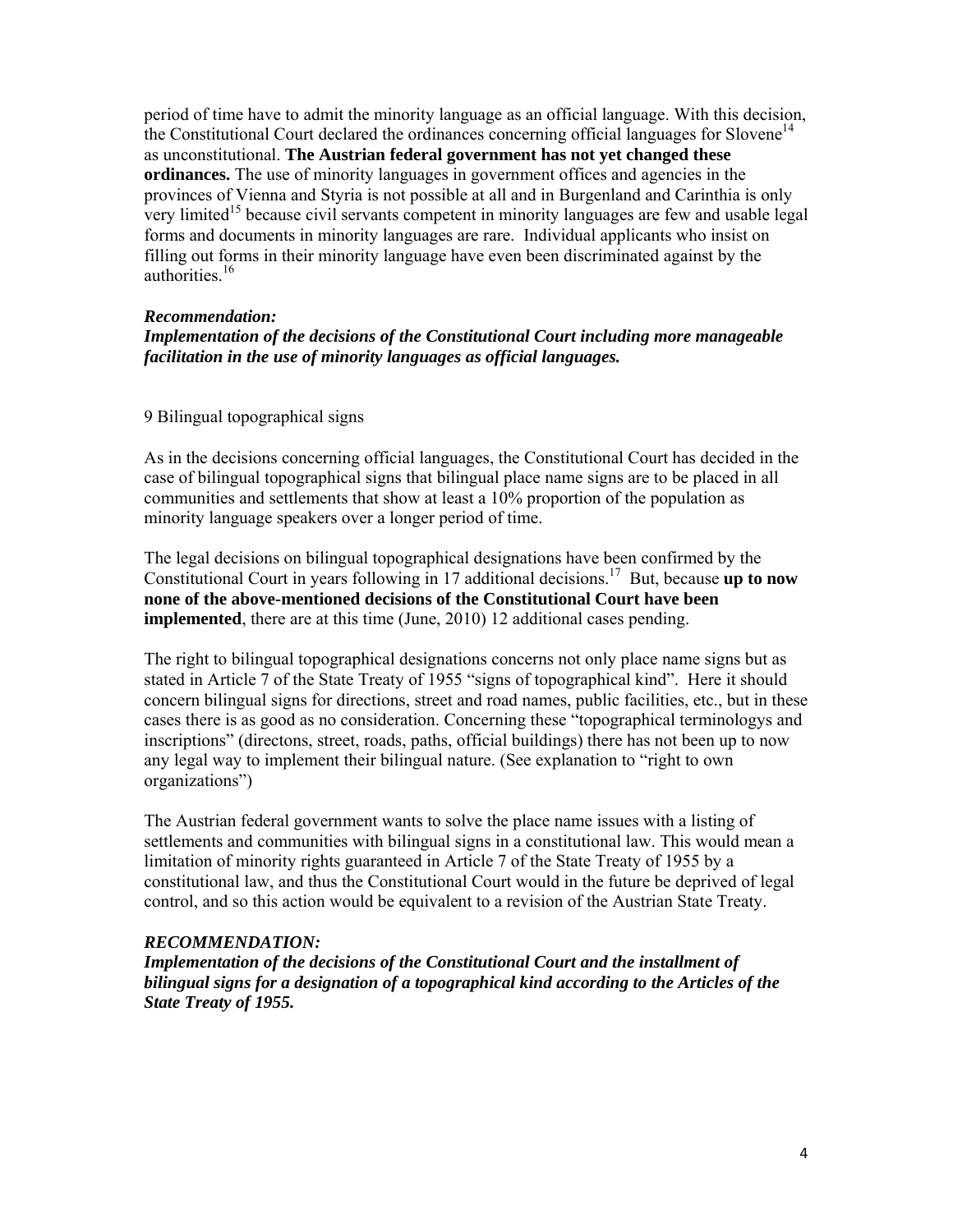$^1$  In the Republic of Austria, the general term to designate language and ethnic autochthonic minorities is usually "Volksgruppen" or ethnic groups. This report uses the term "national minorities" that is more commonly used in the English language areas.

<sup>2</sup> Federal Law Gazette 1955/152.

<sup>3</sup> State Law Gazette 1920/303.

<sup>4</sup> Federal Law Gazette 1921/163.

5 See link: http://static2.orf.at/vietnam2/files/volksgruppen/200940/B-VGNov\_u\_VGG\_u\_Fonds\_-Broschur\_93042.pdf.

 $6$  V 91/99 (4 October 2000).

 $7$  V 16.404/2001 (13 December 2001).

 $8$  See Report by the Commissioner for Human Rights, Th. Hammarberg, on his visit to Austria, 21 – 25 May 2007, 26, para 98: "The Commissioner is particularly concerned by the non‐implementation of the decisions of the Constitutional Court regarding bilingual topographical signs since the case reveals shortcomings in both the protection of national minorities and the respect for the rule of law in Austria".

<sup>9</sup> Vice‐governor of Carinthia Gerhard Dörfler: "The rule of law is one thing, a "popular instinct" is another*." Kärntner Tageszeitung*, 30 December 2006; Governor Jörg Haider started an advertising campaign in September ,2006, "Carinthia will become monolingual" and sent a letter with the same content to the citizens of southern Carinthian communities.

 $10$  At the beginning of 2006, the following text-message was circulated in Carinthia: "By opening this text message (SMS) you have killed a Carinthian Slovene. Forward this SMS to participate in "Clean Carinthia".

 $11$  Federal Law Gazette 1976/396.

<sup>12</sup> The UN Committee on the Prevention of Race Discrimination in its  $37<sup>th</sup>$  meeting (CERD/C/AUT/CO/17, para 22) in the year 2008 ascertained: "In this context, the Committee recommends that the State party review the relevant laws and provisions regarding Autochthonous National Minorities Advisory Councils and their structure, in order to ensure that national minority members of these Councils are freely elected by their respective minority and also to ensure that these Councils represent a real dialogue partner for the different bodies of the State party".

 $13$  Federal Law Gazette 1930/1, Art 120a(1): "Persons can be gathered into self-administrative bodies by law to act independently in perceiving public duties that pertain to or lay exclusively or primarily in their common interests, and through them to be provided by them together."

<sup>14</sup> Federal Law Gazette 1977/307.

<sup>15</sup> Example: In official buildings there are no directories in the minority languages, no information one can turn to when one party wants to use a minority language, it is nowhere visible whether this is an official building where using a minority language is even allowed; there is a lack of civil servants who are fluent in the minority languages; fluency in a minority language is not a criteria for the civil service. In identification papers and documents ‐ such as passports, identity cards etc – applications for the inserting the address or place of birth in both languages (German and minority language) are regularly denied; in legal acts that are carried out immediately there is no right to use the minority language. The demand to use the minority language as an official language leads to drastic lengthening of the procedures.